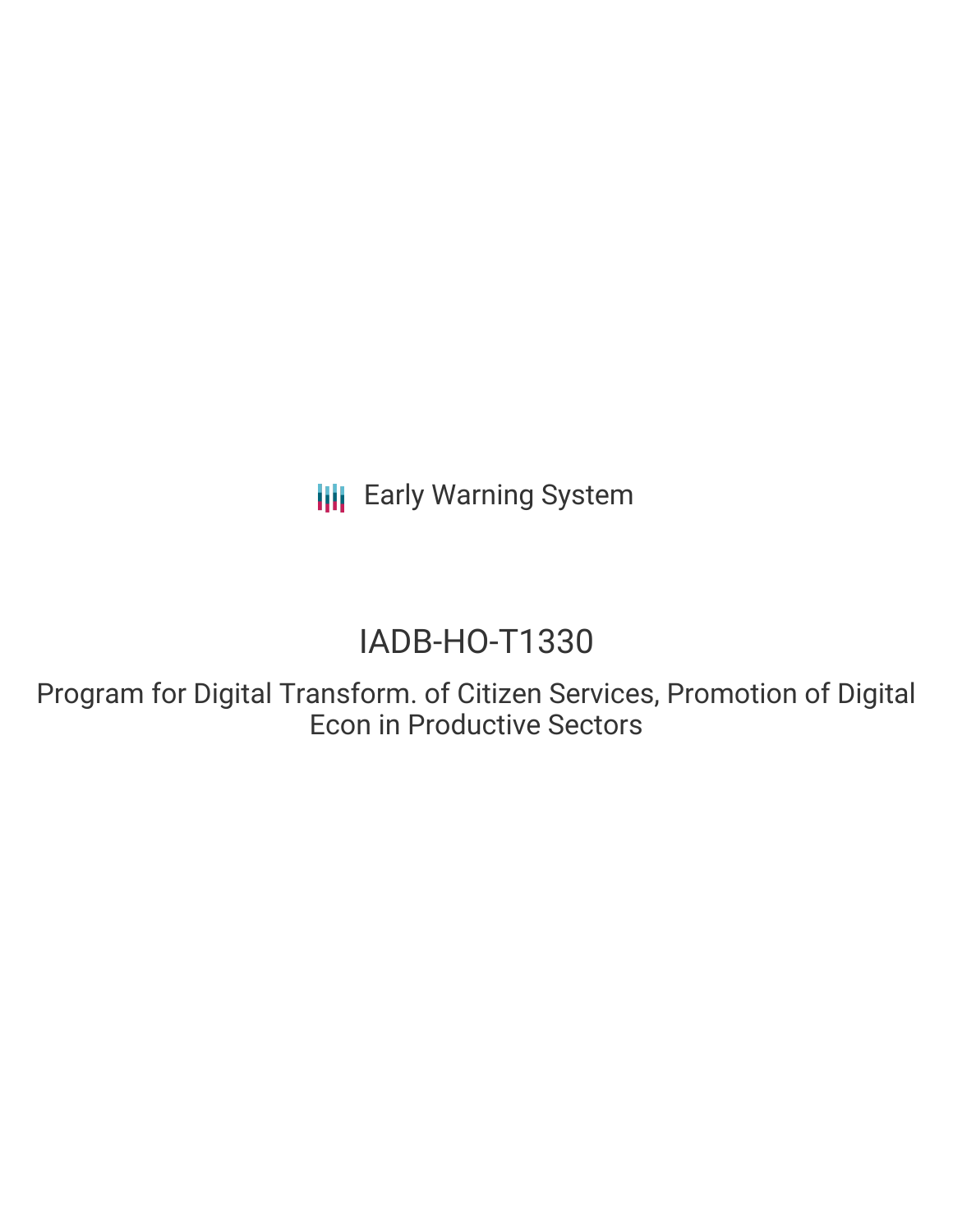

## **Quick Facts**

| <b>Countries</b>               | <b>Honduras</b>                                           |
|--------------------------------|-----------------------------------------------------------|
| <b>Financial Institutions</b>  | Inter-American Development Bank (IADB)                    |
| <b>Status</b>                  | Active                                                    |
| <b>Bank Risk Rating</b>        | B                                                         |
| <b>Voting Date</b>             | 2019-04-26                                                |
| <b>Borrower</b>                | Government of Honduras                                    |
| <b>Sectors</b>                 | Communications, Law and Government, Technical Cooperation |
| <b>Investment Type(s)</b>      | Grant                                                     |
| <b>Investment Amount (USD)</b> | \$ 0.50 million                                           |
| <b>Project Cost (USD)</b>      | $$0.50$ million                                           |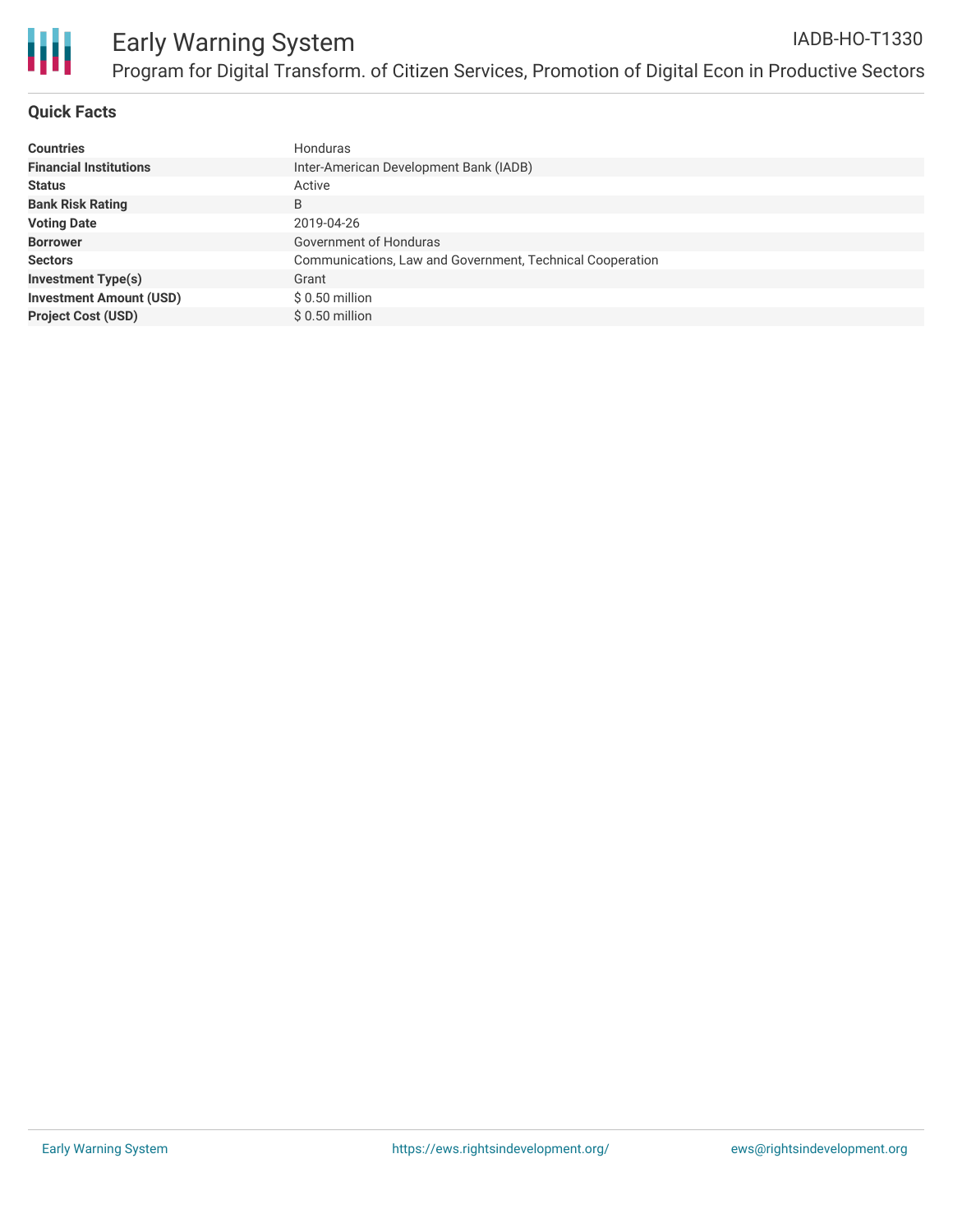

## **Project Description**

This operation aims to carry out all the studies and preliminary activities required to execute the HO-L1202 operation: "Digital Transformation of Citizen Services and Promotion of a Digital Economy in Productive Sectors" , including the implementation of digital government pilot projects.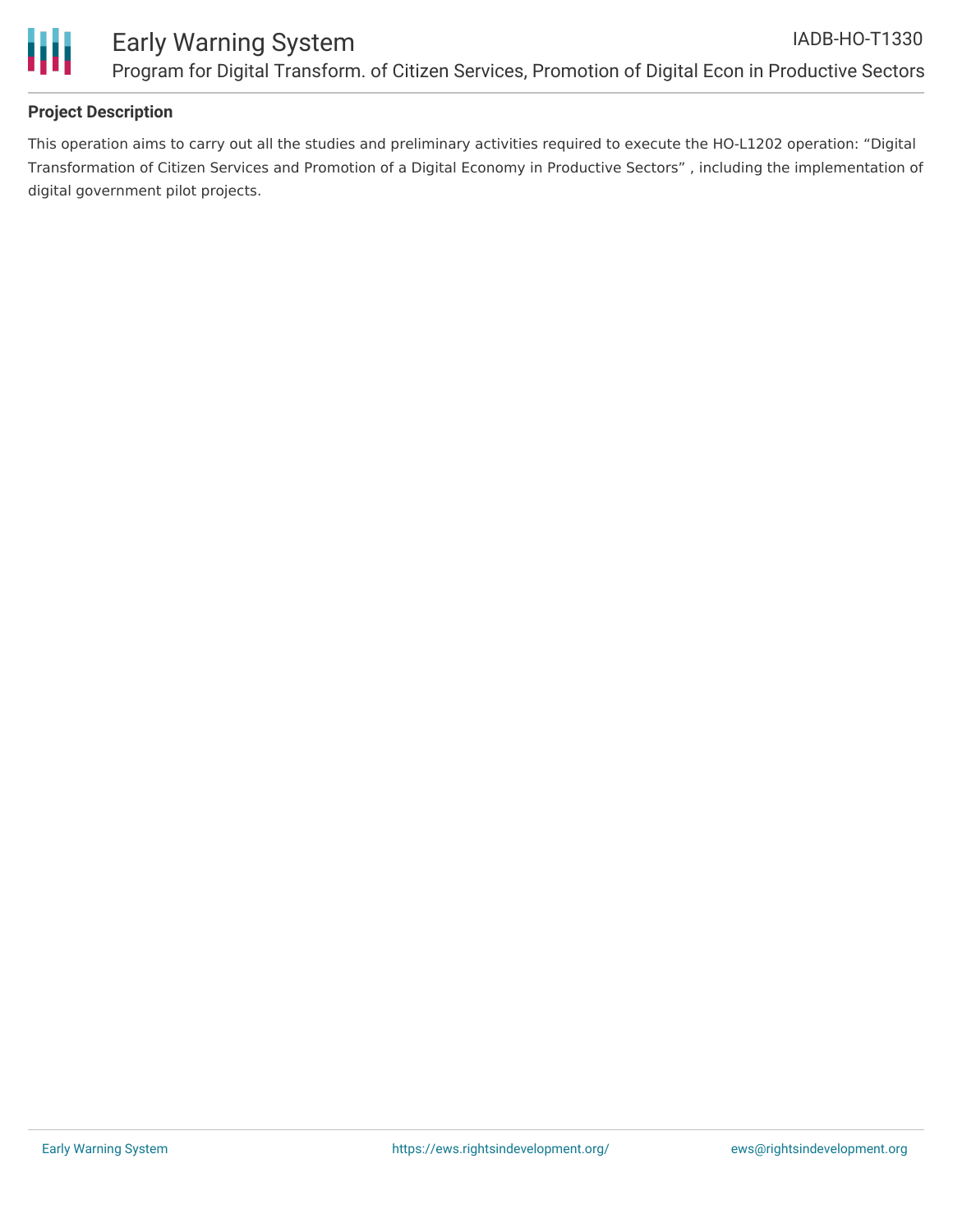

#### **Investment Description**

• Inter-American Development Bank (IADB)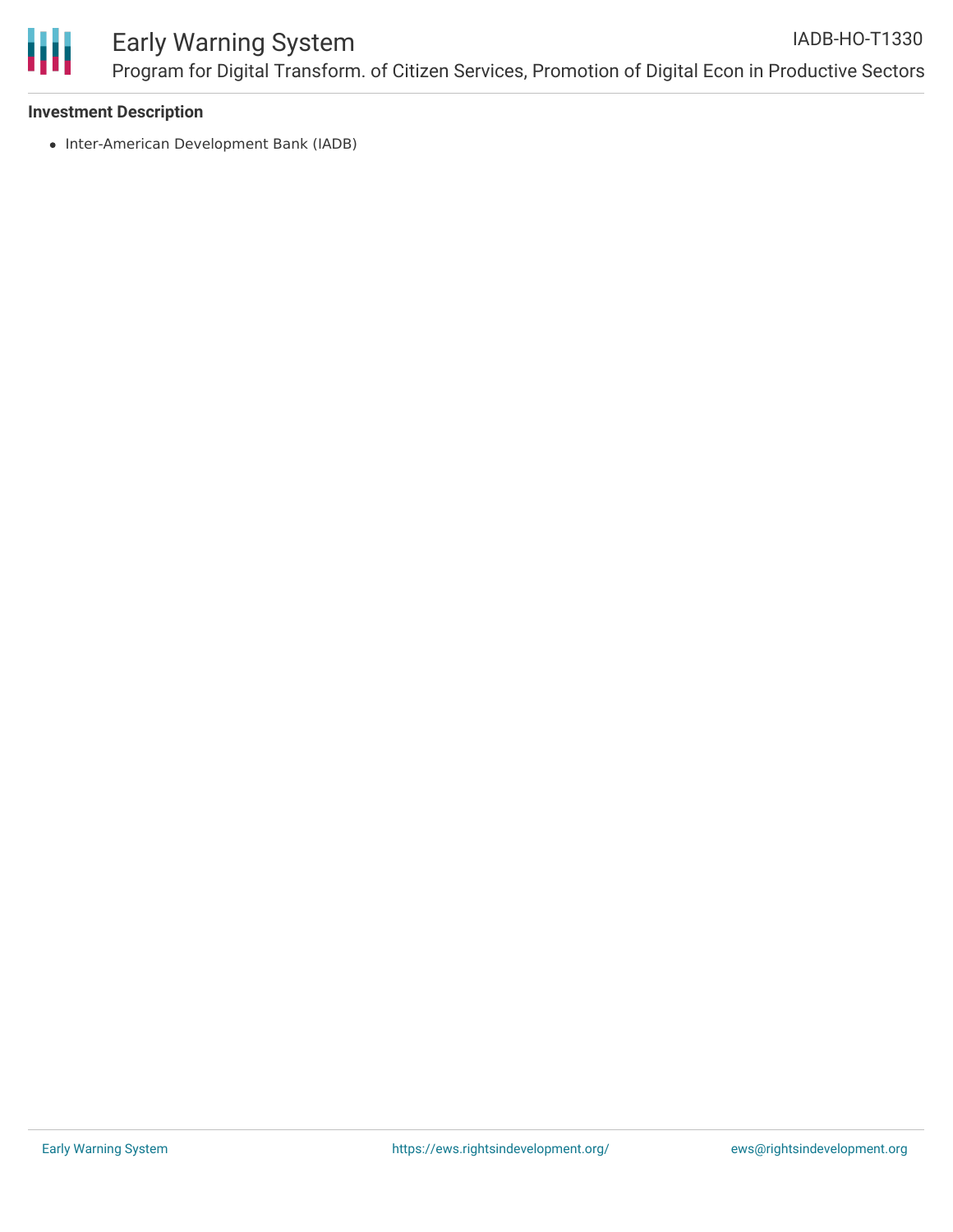# **Contact Information**

#### ACCOUNTABILITY MECHANISM OF IADB

The Independent Consultation and Investigation Mechanism (MICI) is the independent complaint mechanism and fact-finding body for people who have been or are likely to be adversely affected by an Inter-American Development Bank (IDB) or Inter-American Investment Corporation (IIC)-funded project. If you submit a complaint to MICI, they may assist you in addressing the problems you raised through a dispute-resolution process with those implementing the project and/or through an investigation to assess whether the IDB or IIC is following its own policies for preventing or mitigating harm to people or the environment. You can submit a complaint by sending an email to MICI@iadb.org. You can learn more about the MICI and how to file a complaint at http://www.iadb.org/en/mici/mici,1752.html (in English) or http://www.iadb.org/es/mici/mici,1752.html (Spanish).